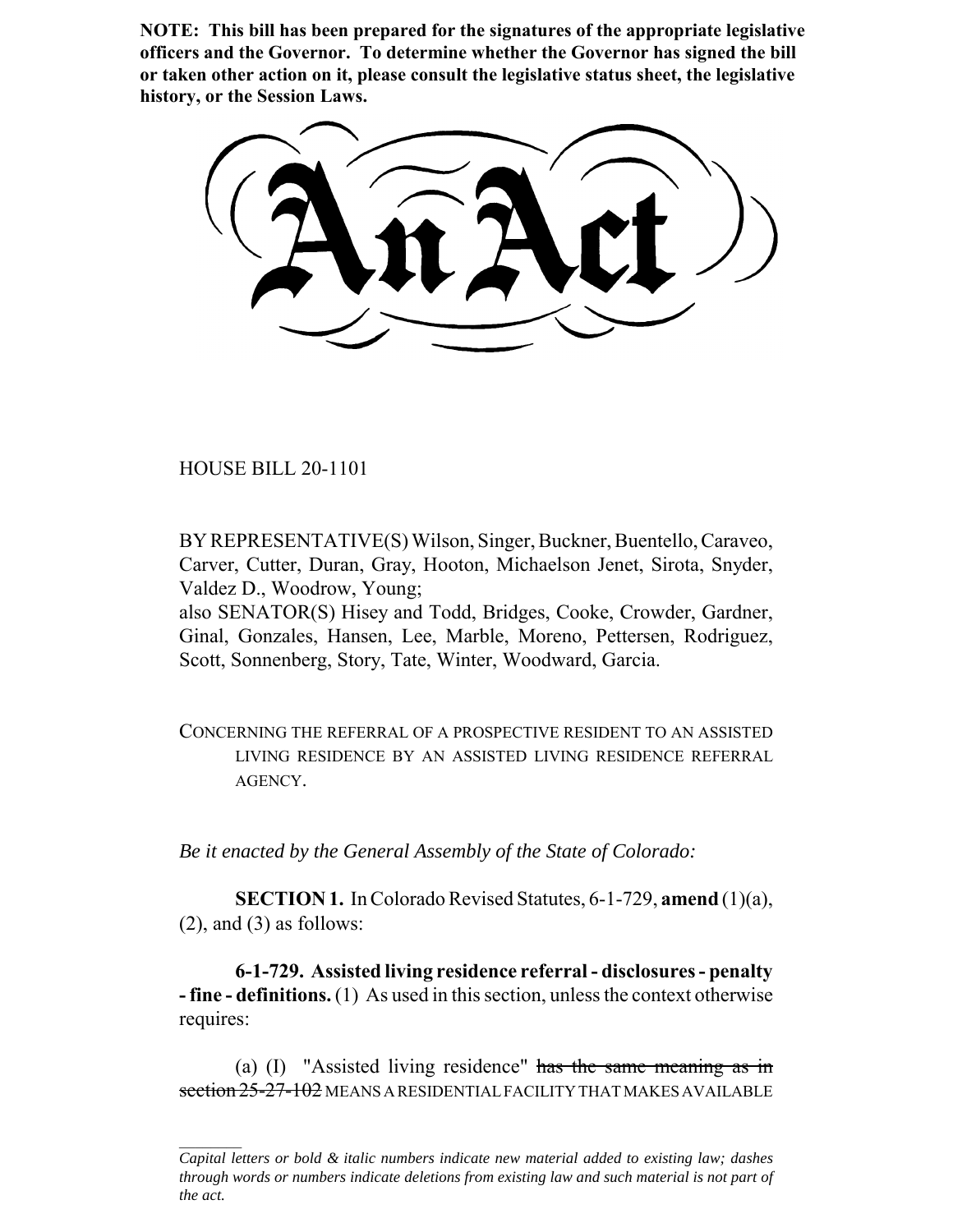TO THREE OR MORE ADULTS NOT RELATED TO THE OWNER OF THE FACILITY, EITHER DIRECTLY OR INDIRECTLY THROUGH AN AGREEMENT WITH A RESIDENT, ROOM AND BOARD AND AT LEAST THE FOLLOWING SERVICES: PERSONAL SERVICES; PROTECTIVE OVERSIGHT; SOCIAL CARE DUE TO IMPAIRED CAPACITY TO LIVE INDEPENDENTLY; AND REGULAR SUPERVISION THAT IS AVAILABLE ON A TWENTY-FOUR-HOUR BASIS.

(II) "ASSISTED LIVING RESIDENCE" INCLUDES A FACILITY OPERATED FOR PERSONS WITH INTELLECTUAL AND DEVELOPMENTAL DISABILITIES, A LONG-TERM CARE FACILITY, AND ANY OTHER FACILITY OF A SIMILAR NATURE.

(2) A referral agency shall disclose to a prospective resident or the representative of the prospective resident referred to an assisted living residence:

(a) Documentation of the existence of any relationships between the referral agency and the assisted living residence, including common ownership or control of the assisted living residence, and financial, business, management, or familial relationships between the referral agency and the assisted living residence; and

(b) That the referral agency receives a fee from the assisted living residence for the referral; AND

(c) WRITTEN DOCUMENTATION OF THE AGREEMENT BETWEEN THE REFERRAL AGENCY AND THE PROSPECTIVE RESIDENT OR REPRESENTATIVE OF THE PROSPECTIVE RESIDENT. THE AGREEMENT MUST INCLUDE:

(I) THE RIGHT OF THE PROSPECTIVE RESIDENT OR REPRESENTATIVE OF THE PROSPECTIVE RESIDENT TO TERMINATE THE REFERRAL AGENCY'S SERVICES FOR ANY REASON AT ANY TIME; AND

(II) A REQUIREMENT THAT THE REFERRAL AGENCY COMMUNICATE THE CANCELLATION OF THE AGREEMENT TO ALL ASSISTED LIVING RESIDENCES TO WHICH THE PROSPECTIVE RESIDENT HAS BEEN REFERRED.

(3) (a) The referral agency and the prospective resident or representative of the prospective resident shall sign and date the documentation required in subsection  $(2)(a)(2)$  of this section. The referral

## PAGE 2-HOUSE BILL 20-1101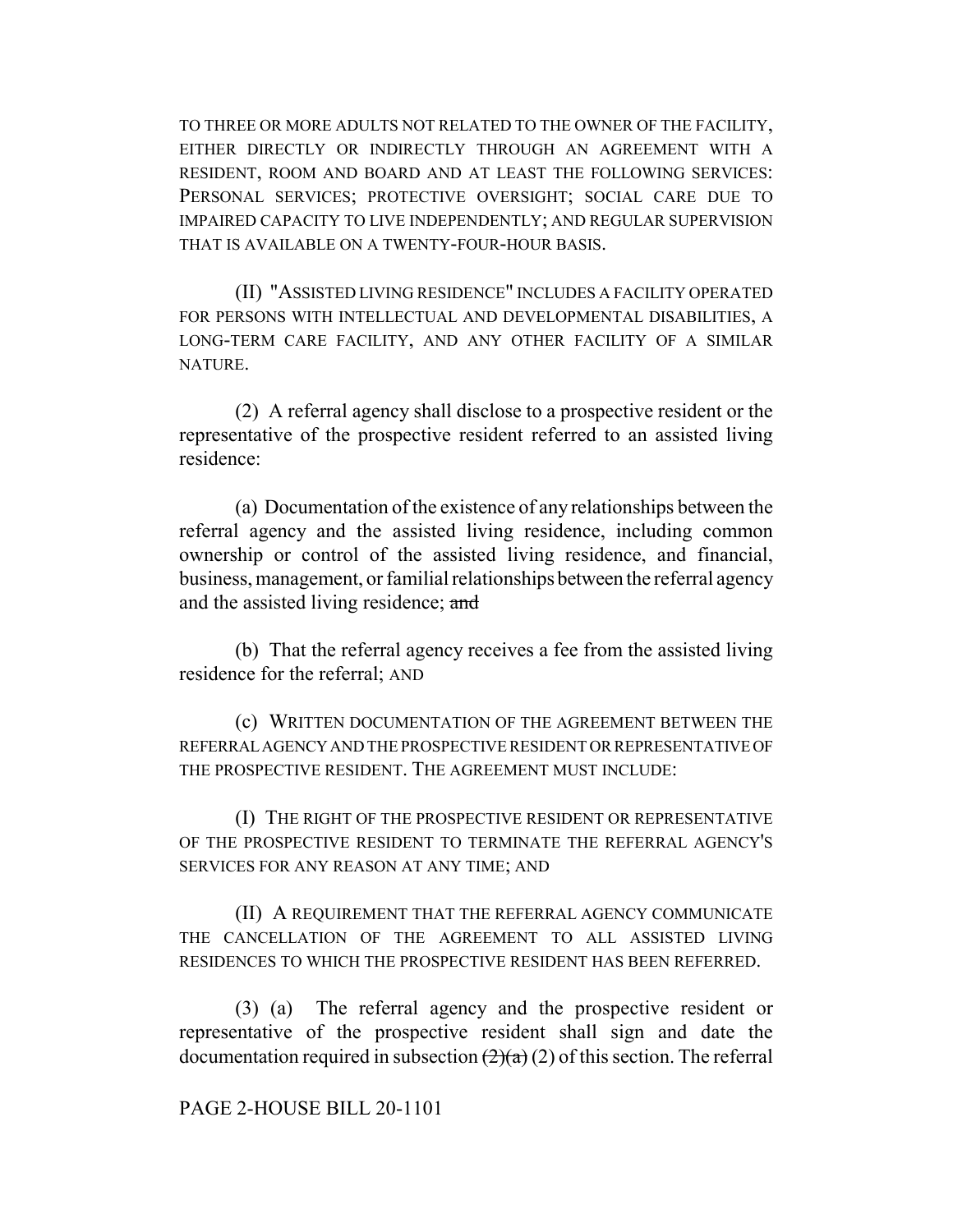agency shall provide a written or electronic copy of the signed disclosure to the assisted living residence on or before the date the resident is admitted to the assisted living residence.

(b) The assisted living residence shall:

(I) Not pay the referral agency a fee:

(A) Until WRITTEN receipt of the documentation REQUIRED IN SUBSECTION (2) OF THIS SECTION; and

(B) ON OR AFTER THE DATE THE AGREEMENT BETWEEN THE REFERRAL AGENCY AND THE PROSPECTIVE CLIENT OR REPRESENTATIVE OF THE PROSPECTIVE CLIENT IS TERMINATED;

(II) Maintain a written or electronic copy of the documentation REQUIRED IN SUBSECTION (2) OF THIS SECTION at the assisted living residence for at least one year after the date that the new resident is admitted; AND

(III) NOT SELL OR TRANSFER THE PROSPECTIVE RESIDENT'S OR PROSPECTIVE RESIDENT'S REPRESENTATIVE'S CONTACT INFORMATION TO A THIRD PARTY WITHOUT THE WRITTEN CONSENT OF THE PROSPECTIVE RESIDENT OR REPRESENTATIVE OF THE PROSPECTIVE RESIDENT.

**SECTION 2. Act subject to petition - effective date.** This act takes effect at 12:01 a.m. on the day following the expiration of the ninety-day period after final adjournment of the general assembly (August 5, 2020, if adjournment sine die is on May 6, 2020); except that, if a referendum petition is filed pursuant to section 1 (3) of article V of the state constitution against this act or an item, section, or part of this act within such period, then the act, item, section, or part will not take effect unless